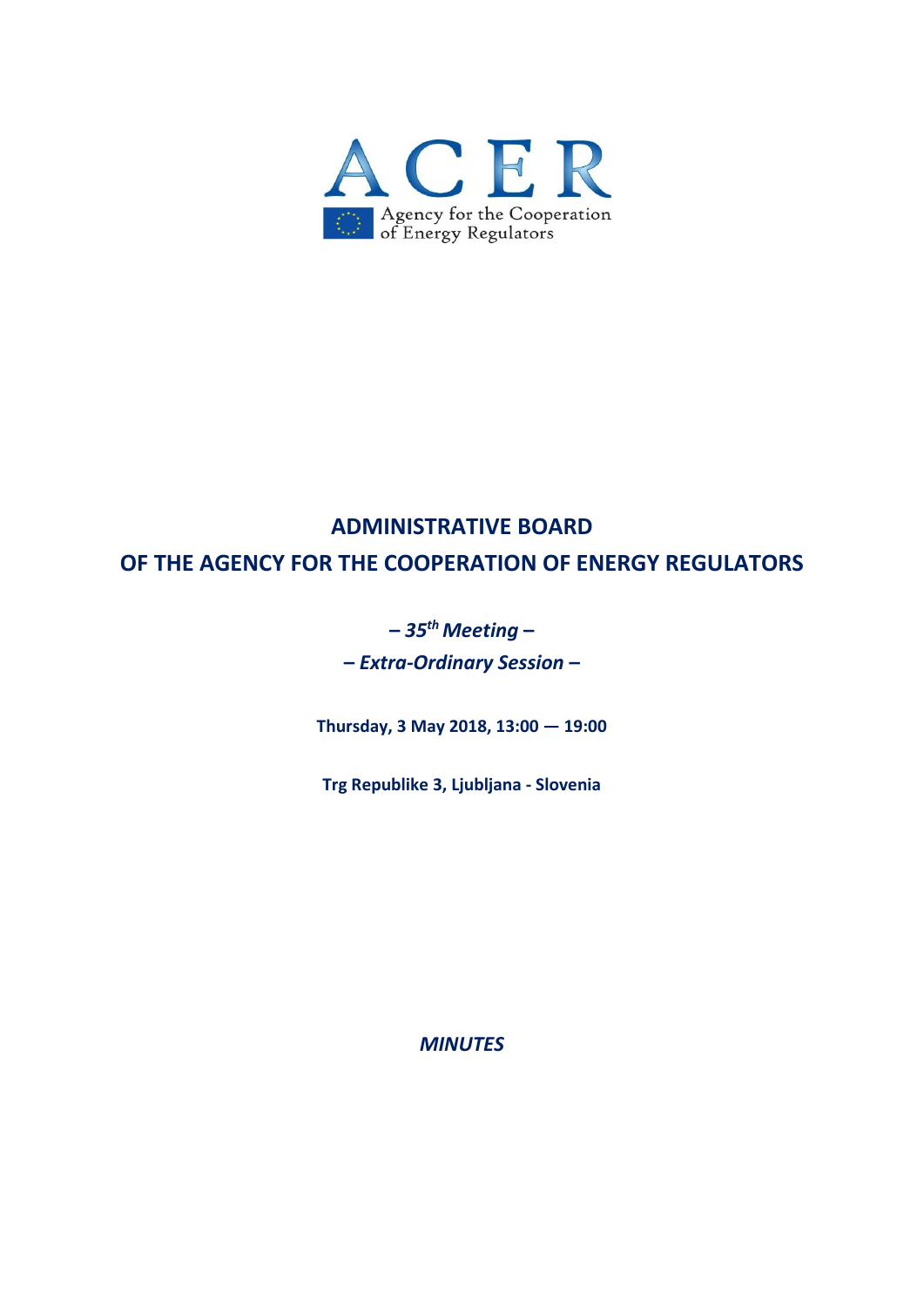

# **I. LIST OF ATTENDEES**

The following Members and Alternates of the Administrative Board were present at the meeting:

| Dr Romana JORDAN,     | Chair     | Dr Jochen PENKER,                             | Vice-Chair |
|-----------------------|-----------|-----------------------------------------------|------------|
| Prof Uwe LEPRICH      | Alternate | Ms Britta THOMSEN,                            | Alternate  |
| Ms Edit HERCZOG,      | Member    | Mr Edmund HOSKER                              | Member     |
| Mr Michel THIOLLIERE, | Member    | Mr Jurijs SPIRIDONOVS,                        | Member     |
| Mr Ľubomír KUCHTA,    | Alternate | Mr Pal KOVACS, (with voting rights) Alternate |            |
| Mr Pawel PIKUS,       | Alternate | Ms Agnieszka KAZMIERCZAK,                     | Member     |
| Mr Georgios SHAMMAS   | Alternate | Mr Florian ERMACORA,                          | Alternate  |

Mr Garret BLANEY (*Chair of the Board of Regulators*) was also present at the meeting, acting as observer.

The secretariat was provided by the Agency.

#### **II. SUMMARY OF CONCLUSIONS OF THE 36th MEETING OF THE ADMINISTRATIVE BOARD**

At the 35<sup>th</sup> meeting, the Administrative Board:

- (1) established the list of the questions and follow-up questions for the selection procedure for the post of Director of the Agency;
- (2) interviewed the three candidates short-listed by the European Commission;
- (3) Designated a candidate for the post of Director and referred its decision to the Board of Regulators for its favourable opinion.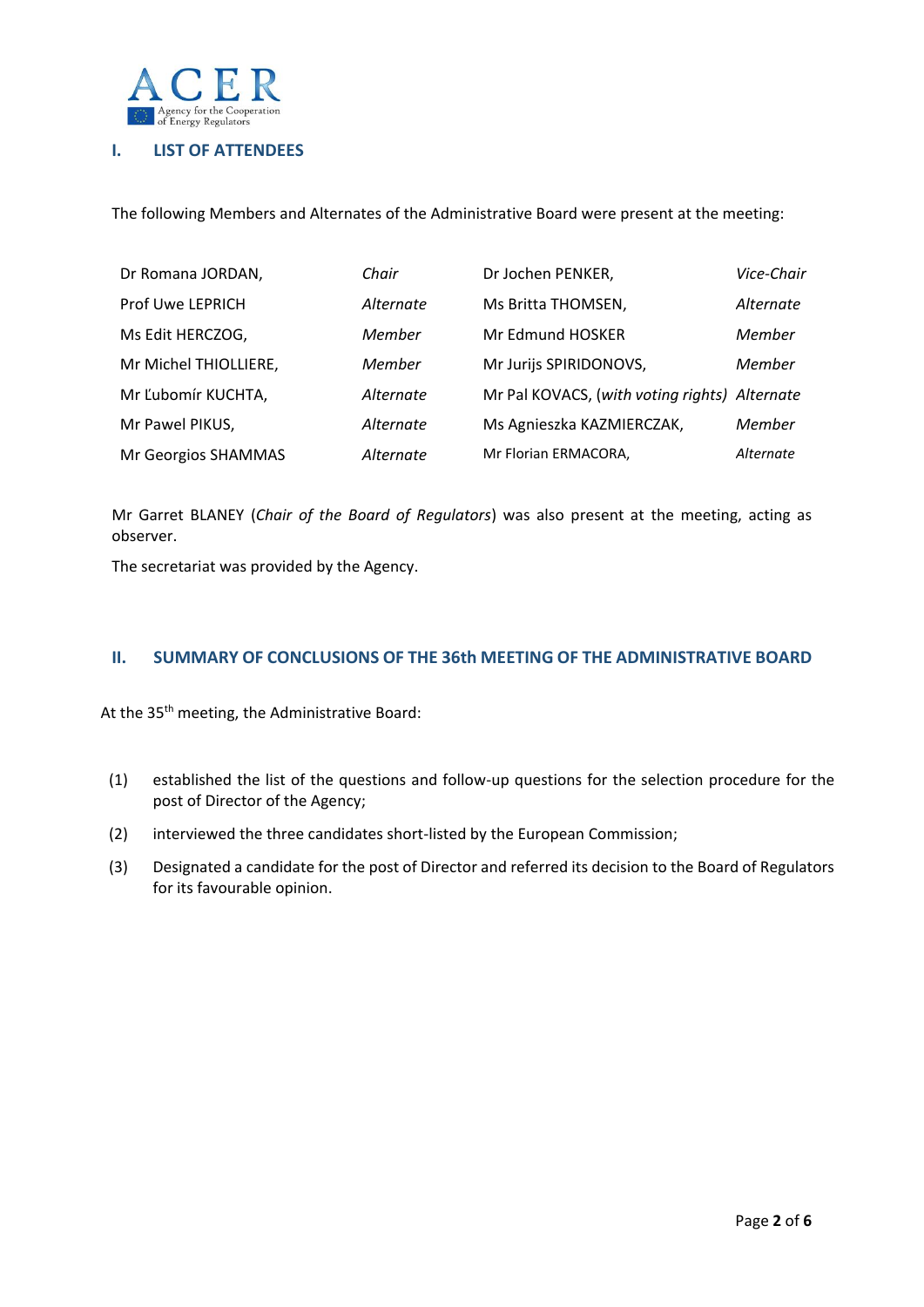

#### **III. MINUTES**

# *SECTION I – OPENING*

The 35<sup>th</sup> meeting of the Administrative Board of the Agency for the Cooperation of Energy Regulators was convened in extraordinary session on 3 May 2018. The meeting started at 13 hours.

The Chair invited the present Members and Alternates of the Administrative Board to declare any actual or potential interest that could be considered prejudicial to their independence with respect to the items on the agenda.

All the Members and Alternates declared that they knew the candidates in their professional capacity. However, no professional, business or personal relation, such as to impair the independence and the impartiality of the decision-making process, was reported.

# **(1)** *Approval of the Agenda*

The Agenda of the 35<sup>th</sup> meeting of the Administrative Board was approved as follows:

| <b>Agenda Topics</b>                            |                                                                                                                                       | <b>Accompanying Documents</b> |                          | Rapporteur               |  |  |
|-------------------------------------------------|---------------------------------------------------------------------------------------------------------------------------------------|-------------------------------|--------------------------|--------------------------|--|--|
| <b>Welcome Brunch</b>                           |                                                                                                                                       |                               |                          |                          |  |  |
| <b>Items for Decision</b><br>13:00              |                                                                                                                                       |                               |                          |                          |  |  |
| (1)                                             | Declarations of Interest and approval of the Agenda                                                                                   | $\overline{\phantom{a}}$      | $\overline{\phantom{a}}$ | AB Chair                 |  |  |
| (2)                                             | Practical arrangements for the appointment of the<br>Director of the Agency - Establishment of List of<br>Questions for the interview | Doc. 1<br>Doc. 2<br>Doc. 3    | for information          | AB Chair                 |  |  |
| <b>Interview of Candidate No. 1</b><br>15:00    |                                                                                                                                       |                               |                          |                          |  |  |
| (3)                                             | Interview of Candidate                                                                                                                | Doc. 4<br>Doc. 5              |                          | AB Chair - AB Vice-Chair |  |  |
| (4)                                             | Discussion                                                                                                                            | $\overline{\phantom{a}}$      | $\overline{\phantom{a}}$ | AB Chair                 |  |  |
| <b>Interview of Candidate No. 2</b><br>16:00    |                                                                                                                                       |                               |                          |                          |  |  |
| (5)                                             | Interview of Candidate                                                                                                                | Doc. 6<br>Doc. 7              |                          | AB Chair - AB Vice-Chair |  |  |
| (6)                                             | <b>Discussion</b>                                                                                                                     | $\overline{\phantom{a}}$      |                          | AB Chair                 |  |  |
| <b>Interview of Candidate No. 3</b><br>17.00    |                                                                                                                                       |                               |                          |                          |  |  |
| (7)                                             | Interview of Candidate                                                                                                                | Doc. 8<br>Doc. 9              |                          | AB Chair - AB Vice-Chair |  |  |
| (8)                                             | Discussion                                                                                                                            | $\overline{\phantom{a}}$      | $\tilde{\phantom{a}}$    | AB Chair                 |  |  |
| 18:00 to<br><b>Items for Reporting</b><br>18:15 |                                                                                                                                       |                               |                          |                          |  |  |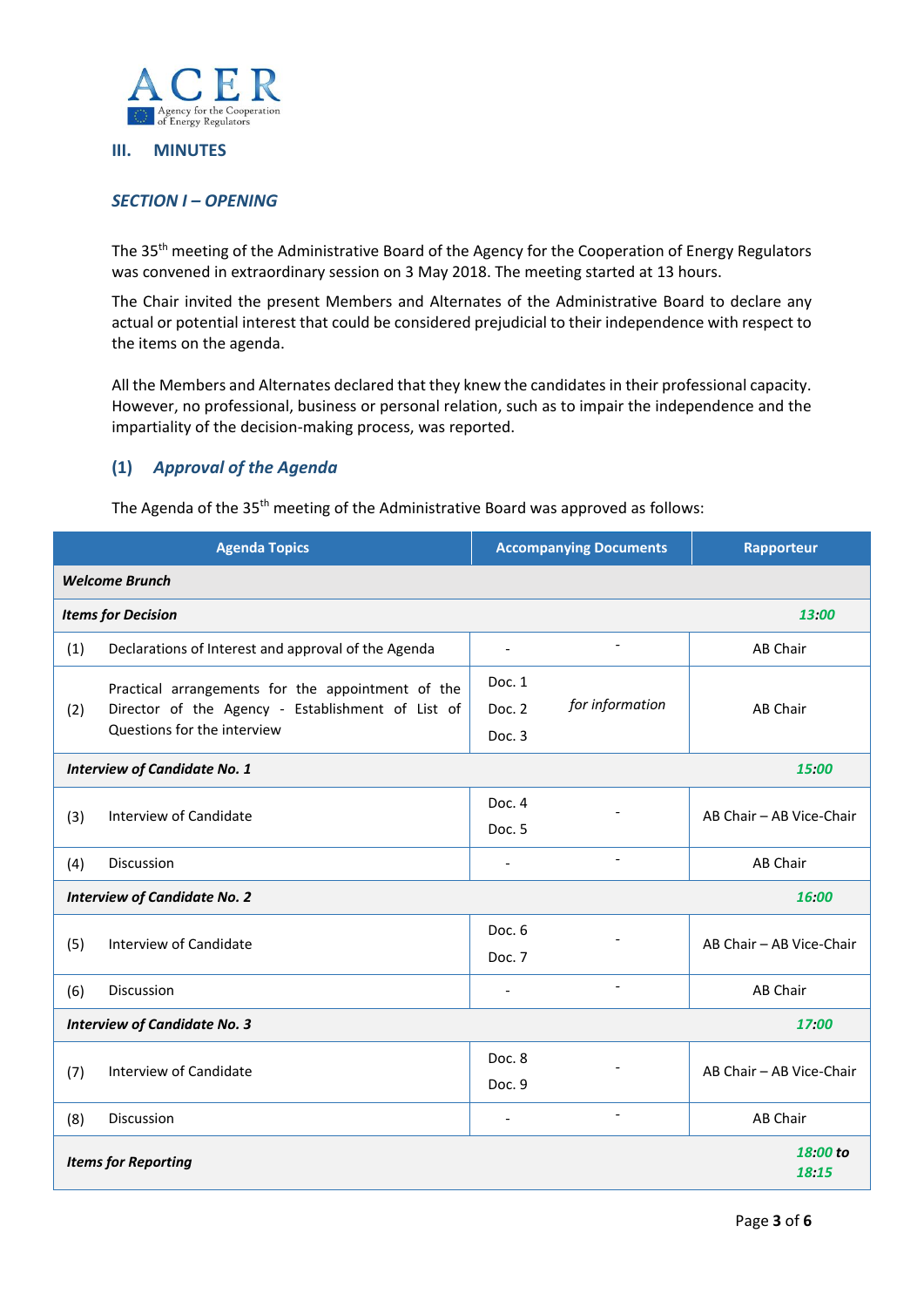

| (9)  | Report on the technical briefings of candidates before<br>the Board of Regulators                                                            | <b>BoR Chair</b>  |
|------|----------------------------------------------------------------------------------------------------------------------------------------------|-------------------|
|      | <b>Items for decision</b>                                                                                                                    | 18:15 to<br>19:00 |
| (10) | Nomination of the prospective candidate for<br>appointment as Director to be submitted to the Board<br>of Regulators for favourable opinion. | AB Chair          |

# *SECTION II – ITEMS FOR DECISION*

# **(2)** *Practical arrangements for the appointment of the Director of the Agency - Establishment of List of Questions for the interview*

The Chair informed the Administrative Board that on 16 March the European Commission notified to the Agency the short-list of three candidates for the post of Director of the Agency. On the same date, the shortlisted candidate were invited to the interview before the Administrative Board. The shortlisted candidates were also invited to technical briefings before the Board of Regulators.

The Chair further recalled the practical arrangements to be adopted in the selection procedure for the post of Director of the Agency. In particular, the Chair reported that, pursuant to Article 6 of the Rules of Procedure of the Administrative Board, the Board shall agree on the basic questions that will be put to the candidates. To ensure the equal treatment of all candidates, the same set of standard questions shall be put to all candidates. Board members shall have the opportunity to ask additional questions related to the candidate's presentation or to the answers given to the standard questions.

The Chair highlighted that the questions should enable the Board to select the best candidate on the basis of merit as well as skills and experience relevant to the energy sector. They should also focus on the vision for the future of the Agency as well as on their leadership and communication skills, as defined in the relevant Vacancy Notice.

The Chair recalled that the voting on the candidate, by secret ballot, would have followed the interviews. The Chair therefore recalled the voting procedure to designate the candidate for the post of Director as per Article 6(5) of the Rules of Procedure.

The Chair recalled that, in the course of the 33<sup>rd</sup> meeting, Members and Alternates individually drafted questions relevant to the vacancy notice, the skills and the expertise required by the nature of the post. Members and Alternates were invited to submit to the Secretariat of the Administrative Board their respective questions in separate sealed envelopes. The Secretariat collected the sealed envelopes and enclosed them in a further envelop which was sealed at the presence of the Members and Alternates of the Administrative Board and signed by the Chair. The Secretariat was mandated to store the envelope in a safe until the date of the interviews.

The Secretariat reported that the safe was open at 12.10 hours of the 3rd of May at the presence of three statutory staff members of the Agency and remained in possess of the Secretariat until the opening of the meeting of the Administrative Board.

The Administrative Board took note that the envelope was sealed, undamaged, and not showing attempts of tampering. The Chair recognised her signature on the envelope.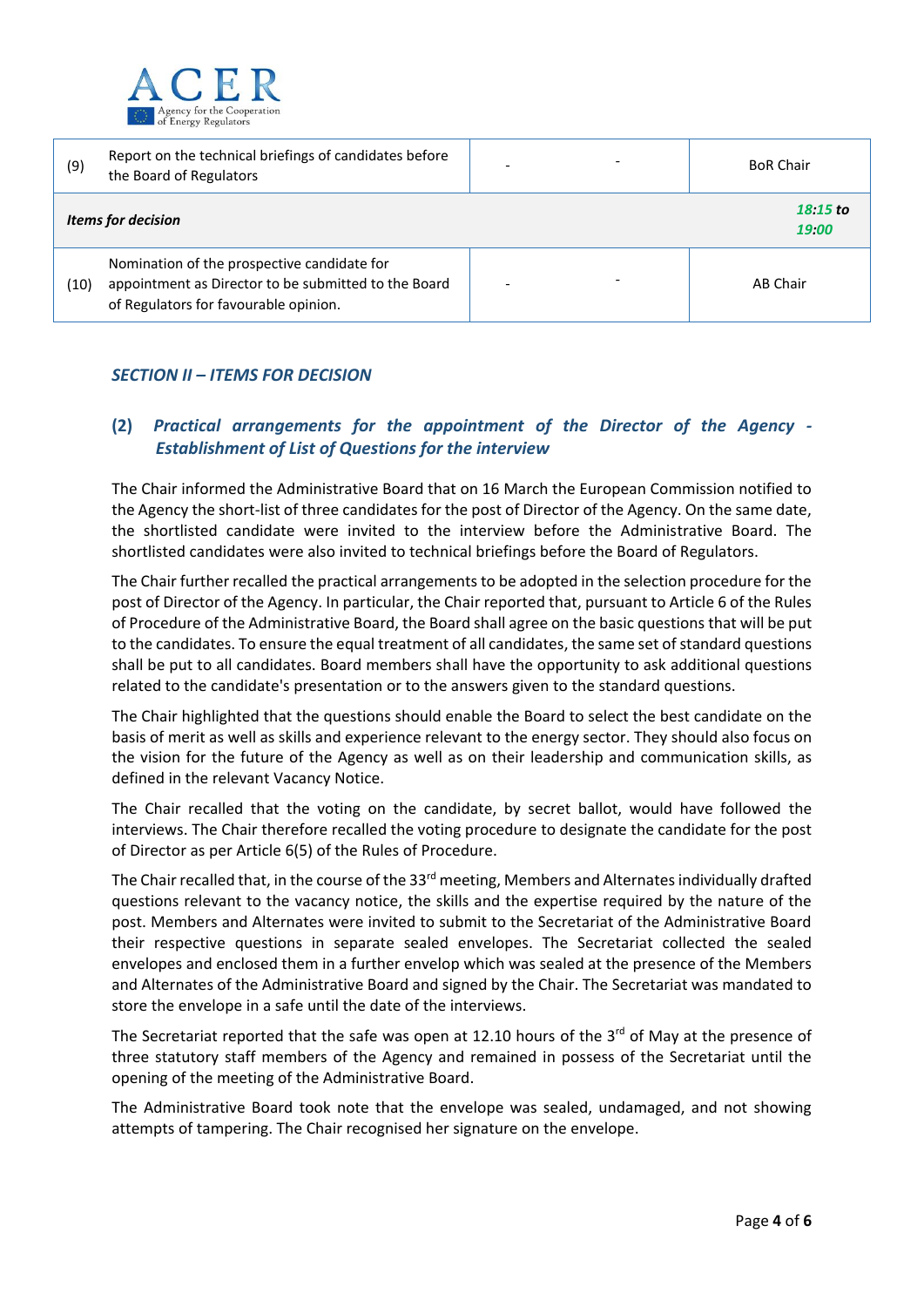

The Administrative Board invited the Secretariat to open the envelope which contained six additional sealed envelopes not showing any damage or attempt of tampering. The Administrative Board invited the secretariat to open the envelopes and read aloud the questions contained therein.

The Administrative Board discussed the questions and identified and established a list of a total of nine questions, including follow-up questions that were considered more appropriate to test the skills and expertise relevant to the energy sector of the candidates, including the managerial and personal skills required by the nature of the post.

The Chair further recalled that the interview would have lasted approximately 45 minutes. At the beginning of the interview, candidates would have been invited to present their respective views on the future regulatory challenges for the energy sector and a vision for the Agency. The presentation should have not lasted more than 5 minutes and candidates were allowed to use up to three slides as support.

The Chair further recalled that the Administrative Board asked the Board of Regulators to provide a technical briefing on the candidates which took place in the same morning.

*Conclusion*: The Administrative Board established the list of the questions and follow-up questions on the basis of the questions drafted at its  $33^{rd}$  meeting and took note of the practical arrangements for the selection procedure.

# *SECTION III – INTERVIEW OF THE SHORTLISTED CANDIDATES*

The Administrative Board heard each of the three candidates in alphabetical order. Each candidate had i) 5 minutes to deliver a presentation of their respective views on the future regulatory challenges for the energy sector and a vision for the Agency; and ii) 40 minutes to respond to the nine questions posed by the Administrative Board, including the follow-up questions. The questions were the same for each candidate.

The candidates were heard consecutively one after the other. At the end of each interview, the Administrative Board hold a discussion on the merit of each candidate.

#### *SECTION III – ITEMS FOR REPORTING*

#### **(9)** *Report on the technical briefings of candidates before the Board of Regulators*

The Chair of the Board of Regulators recalled that technical briefings had the objective to provide the Administrative Board with technical advice regarding the candidates' respective knowledge of the energy regulatory policy, the supervision of the energy market and the market design.

The Chair of the Board of Regulators briefly reported on the results of the technical briefings hold in the morning before the Board of Regulators, highlighting the views of the Board of Regulators on the merit of each candidate for the consideration and free appreciation of the Administrative Board.

#### *SECTION IV – ITEMS FOR DECISION*

**(10)** *Nomination of the prospective candidate for appointment as Director to be submitted to the Board of Regulators for favourable opinion.*